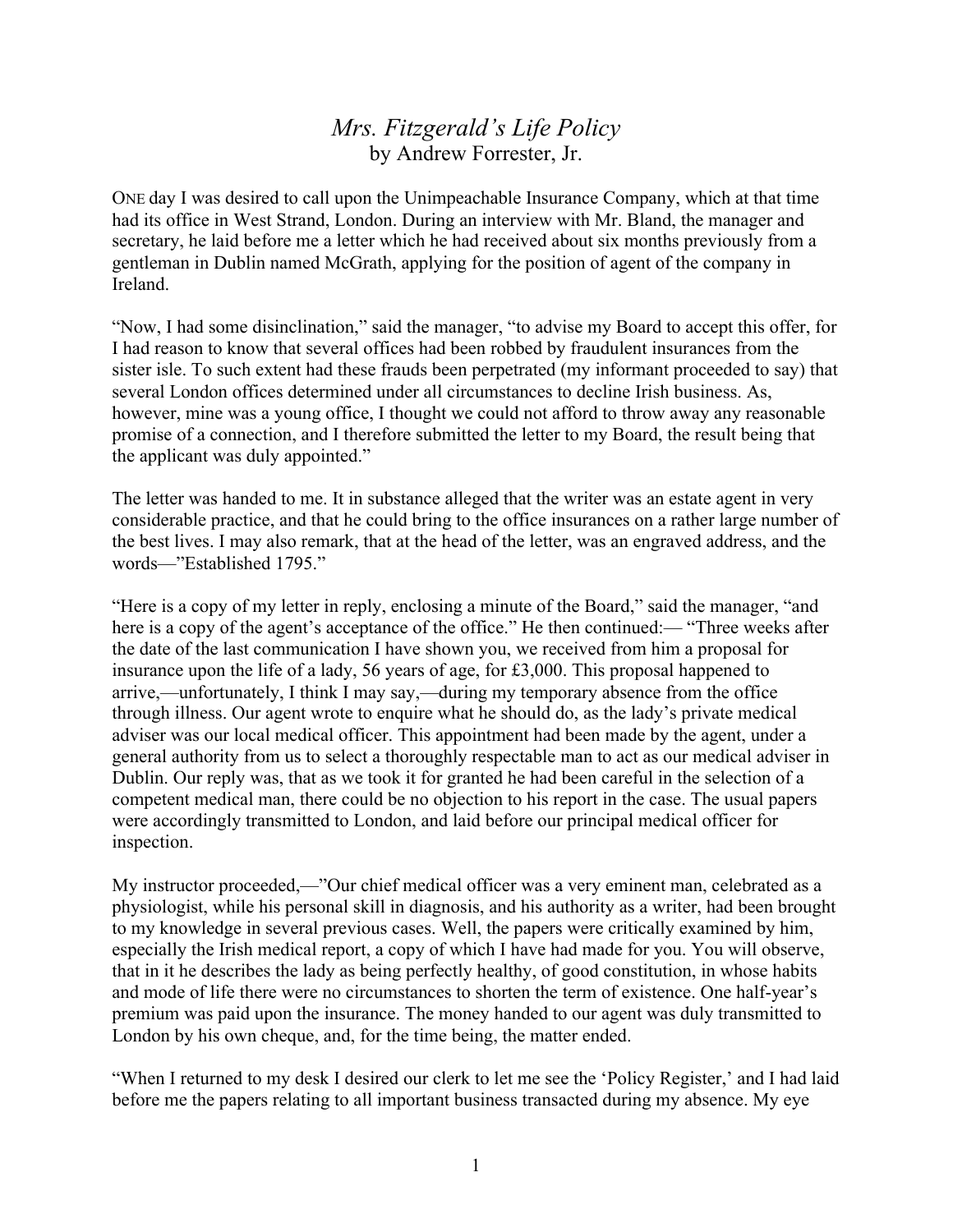was arrested as I glanced down the columns of the 'Policy Register' by the figures '£3,000,' and the word 'Dublin.' I was a little surprised at receiving so heavy a proposal from this agency in the first instance, and no other business up to that moment from that quarter. But the papers allayed my doubts. There could be nothing more satisfactory than the medical report, and the answers made by the two private friends of the assured. I was not a little strengthened in my confidence when I thought of the great ability and experience of our own medical officer in London.

"I should call your attention," continued the manager, "to the fact that this insurance is effected upon the life of a lady for her own benefit. The proposal distinctly states that no other person is interested in that life. You will be good enough to let that fact be the key to your investigation. And now," he added, "we have what I cannot help regarding as in itself distinct evidence of fraud. Only four months have elapsed since that proposal for insurance was sent to us, and now we have a claim made upon us for £3,000. I have the strongest suspicion of fraud in this case."

With these instructions, and taking up the papers which had been so judiciously prepared for my guidance, I started for Dublin, to make an investigation into the circumstances. If the case was a fair sample of what happens to life insurance companies generally through their Irish business, I can readily understand how it comes to pass, as the manager of my office told me, that with all the care exercised by them in the selection of their lives, the rejection of what are discovered to be in the slightest degree unsound, or the insurance of those accepted only at an extra rate assuring them as five, ten, or fifteen years older than they are, according to circumstances—the mortality among persons whose lives are insured exceeds the average of the whole nation, as shown by the Registrar-General, in which average is included men and women who follow the most injurious occupations, and live under conditions the most unfavourable to longevity.

My inquiries were, of course, carried on secretly for some time. The police, with whom I put myself in communication, would render me no aid, and appeared to not exactly like the notion of an Englishman being employed on what they may have considered their peculiar duty. I am not at all sure that they kept faith with me. I have, on the other hand, a suspicion that some of the officers, who became aware of the mission I was upon, communicated its object in some quarter through which it travelled to the ears of the confederates in this fraud. Without, however, as far as I knew, letting a soul, except the police, guess my business, I ascertained that a woman of the age, and otherwise like the assured, died on the day named at the address given; that she had been attended by the doctor who acted for the insurance company as their medical adviser in Dublin; and, on the face of things, so far as I had yet proceeded, there was nothing to denote fraud.

I reported these investigations and their apparent result to Mr. Bland, the secretary and manager of the company, but added, that the opinion he had created in my mind still remained. I could not say it had not been weakened, but it certainly had not been removed.

Another matter of great urgency at this time demanded my attention. I knew that by one of the conditions of the policy, the office was not bound to pay the amount for six months, and then only to the legal representative of the deceased. Up to the present moment, I learned that no executor had come forward to prove a will, and that letters of administration had not been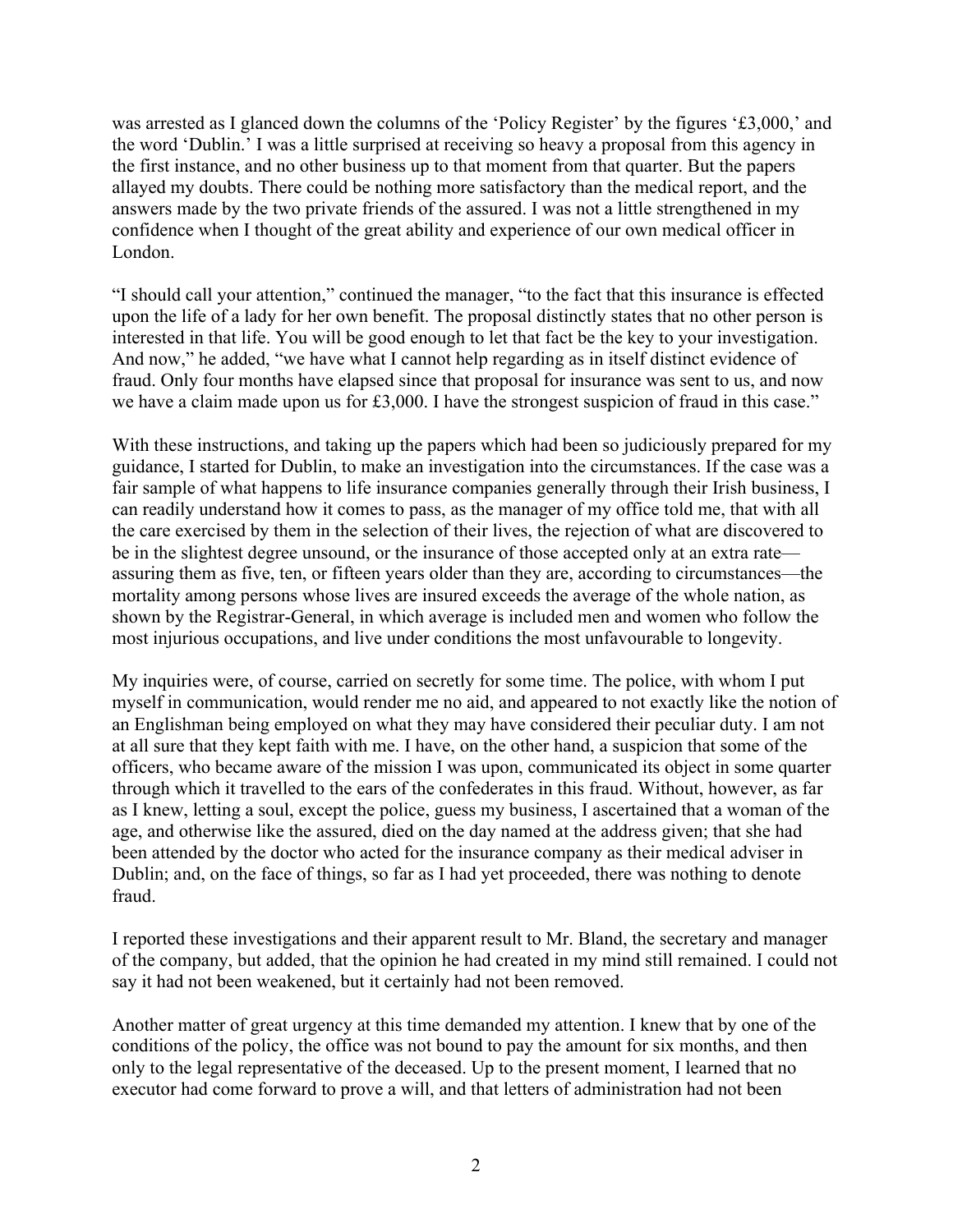applied for. I therefore craved leave from my employers to return to England—after taking one or two further steps, which I advised—and to revisit Dublin a month or two later. This was assented to. Before leaving, I thought however that I would just take another step in the case.

I then adopted an open course of inquiry, with the view of throwing the perpetrators of the fraud—if it were a fraud—off their guard. I had my portmanteau removed to the station, as though I was about to return to England by the next rail and boat. After it had been left in charge a few hours, I changed my mind, and had it taken to another hotel, where I took care to arrive at the same time as a number of passengers from Kingstown. After partaking of some refreshment, to keep up, or rather keep down, the blind, I was driven in a car to the agent's office. This gentleman, established in —, received me with the well-sustained appearance of an honest man. He said that the case was unfortunate; he especially regretted it. If he had been as fortunate with the agency as he expected to have been, and had sent the company a number of proposals, so that the profit of that "good business" might, in some degree, have atoned for the dropping in of this life so soon, he would not have cared so much.

As it was, however, he seriously meditated resigning the agency. This intention weighed upon me. It looked like saying, my game with the one office is played out. My suspicions were quickened. To disarm his suspicions of me, I said, however, in effect, that I could understand his feelings. The case was, of course, annoying to the company, but although the directors were a little vexed, and anxious for further information about the matter, yet, I supposed it couldn't be helped. I, as the company's clerk, instructed to investigate the case, should make my report, and then the money would, no doubt, be paid. As I approached the end of this speech, I critically scanned the features of my man, while I spoke in tones of pretended indifference.

He was wonderfully self-possessed, but I thought I traced a gleam of satisfaction run over his features at the prospect of an easy settlement. Upon this he asked me to dine with him, which I agreed to do, and I passed the rest of the evening with him.

Nothing further transpired that day. Rather early I retired to my hotel, on the plea of fatigue. Next morning, as it was arranged, Mr. Agent and I called upon the doctor and the referees of the deceased. Here we discovered nothing. The two friends echoed the surprise of the agent at the sudden death of a lady upon whose life, four months ago, either of them would have been prepared to have taken a lease. The doctor was as much astonished at the unexpected death, after two days' illness, of a woman who he had thought it sure would have enjoyed considerably more than the number of days which experience said were allotted to human beings of her age. I professed to be satisfied, and said I would report that satisfaction, and left Ireland next day.

The agent, the two friends, and the doctor, and somebody else, no doubt, were highly delighted by the prospect of getting £3,000 from the Saxon shareholders of the Unimpeachable Assurance Company.

I kept my promise to my Irish acquaintances, so far as to faithfully report the tenor of my interviews with them; but I also added to that narrative the expression of my own somewhat strengthened belief that the case, although enveloped in mystery, was tainted by fraud, and I advised that before the money was paid, a rigid inquiry should be pursued.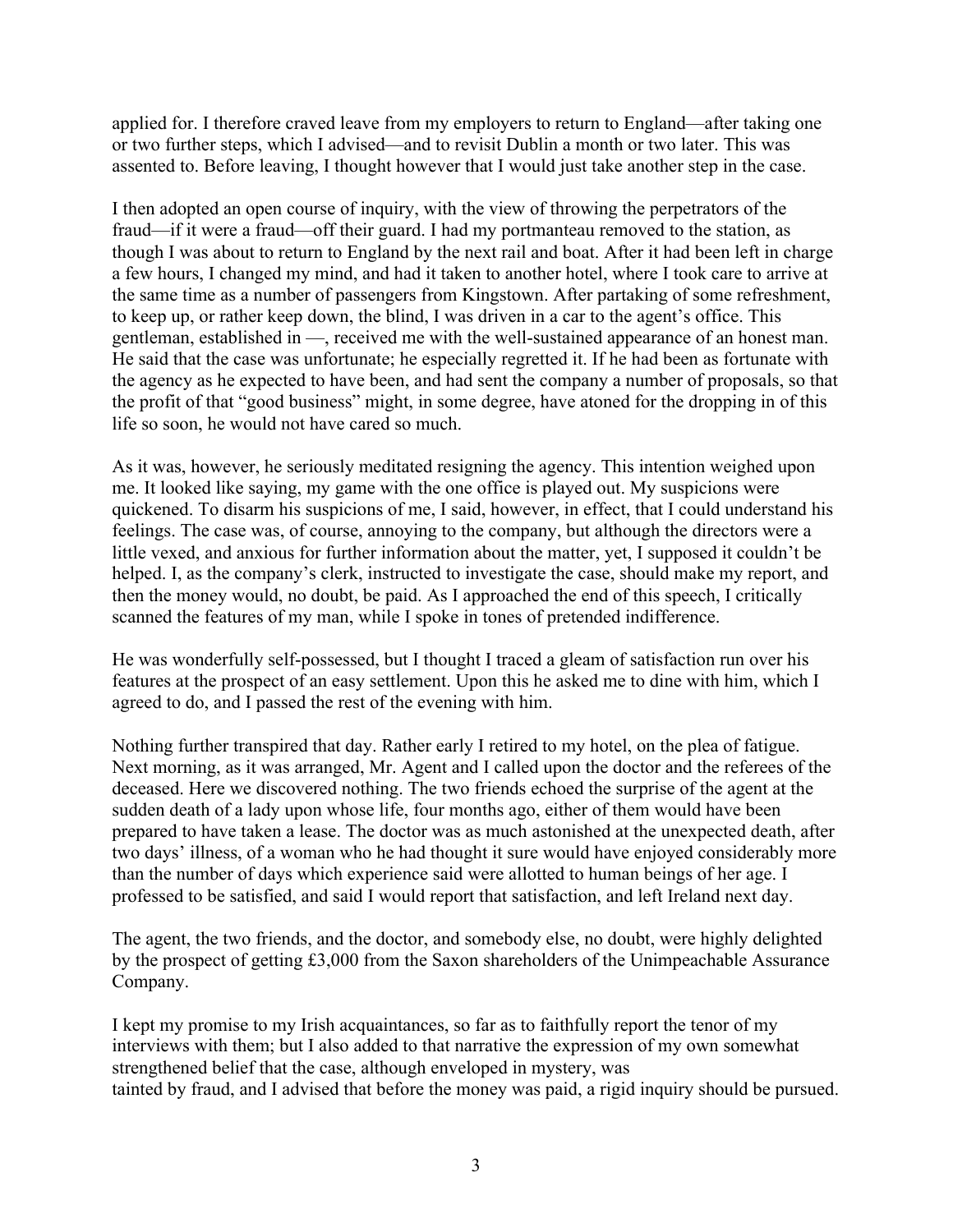Shortly after this, as I learned, a will of the deceased was proved, in due form, and a claim against the company (of which notice had already been given to the office) was received from the executor. This executor was also the legatee of the assured. The instrument was copied from one of the precedents in daily use, and it bequeathed to Edward O'Halloran all the estate, both real and personal, of the testatrix. It was not a little remarkable, Mr. Bland thought, and so did I, that the two attesting witnesses to this document were the referees to the insurance company the persons who, four months before her death, had given so favourable a report as to the health and habits of the deceased. But for this circumstance, the company would have paid the money, as my report on the case had certainly not disclosed any valid excuse for resisting payment.

About three months after the occasion of my first visit to Dublin, in connection with this affair, I returned there to renew my investigations. My tactics had to be varied. It was no longer of any use to pretend confidence on my own part in the justice of the claim. I had to inform the agent that the company had been led, by a communication to them on the subject, to suspect fraud, and to state I was directed to probe the depths of the case. The agent thereupon assumed an air of injured innocence—which I interpreted into the signs of fear. If I could have made terms with this knave, I have not the least doubt that I should have got a whole confession from him—but it would have been an unprincipled act to enter into a compact with the man who had, I believed, violated his trust as the company's representative. Beyond asking him the formal question—had he anything to offer in explanation of his share in the transaction, and eliciting for answer, that he certainly had not—nothing passed between us.

For a fortnight I pursued my inquiries, and as I do not wish to claim credit for skill to which I am not entitled, I may confess that I had got no information that would save the pockets of the shareholders in the Unimpeachable Insurance Company. I learned that Edward O'Halloran, the nephew of the deceased, had been a solicitor's clerk, and a man on whom the police told me they had long had their eyes steadily fixed, as he had no ostensible means of livelihood—although he lived at rather a faster rate than he did formerly when in regular employment. The witnesses to the will were respectable men. The doctor was above reproach. The agent was a man of whom people spoke contemptuously, but he had never figured in the annals of crime, nor did the police regard him as a man likely to perpetrate a crime known to the law.

I confess that I was nearly baffled. At last, as I was not very much limited to time, or at all limited as to expenses, I resolved to concentrate my attentions upon Mr. O'Halloran. I knew a shrewd fellow in London, a native of the sister island, and wrote him to come over and bring his wife with him. I had ascertained that there was a Mrs. O'Halloran, or rather a lady who wore that title, but had no right thereto. The nephew had taken possession of his aunt's late abode, and to letting lodgings. This might have been a blind, or it might have been a matter of necessity. The deceased had done the same until half a year before her death, when she found the duty of waiting upon lodgers so irksome that she gave them notice. The reputed Mrs. O'Halloran happened to be a vain, an impulsive, a talkative, and a revengeful woman. I thought that with the aid of my man Conroy, and Mrs. Conroy, who was a sharp little body, keen, subtle, and reticent, I should be able to find out, in an uncommonly short space of time, whether or not this claim upon the company was founded in justice or not.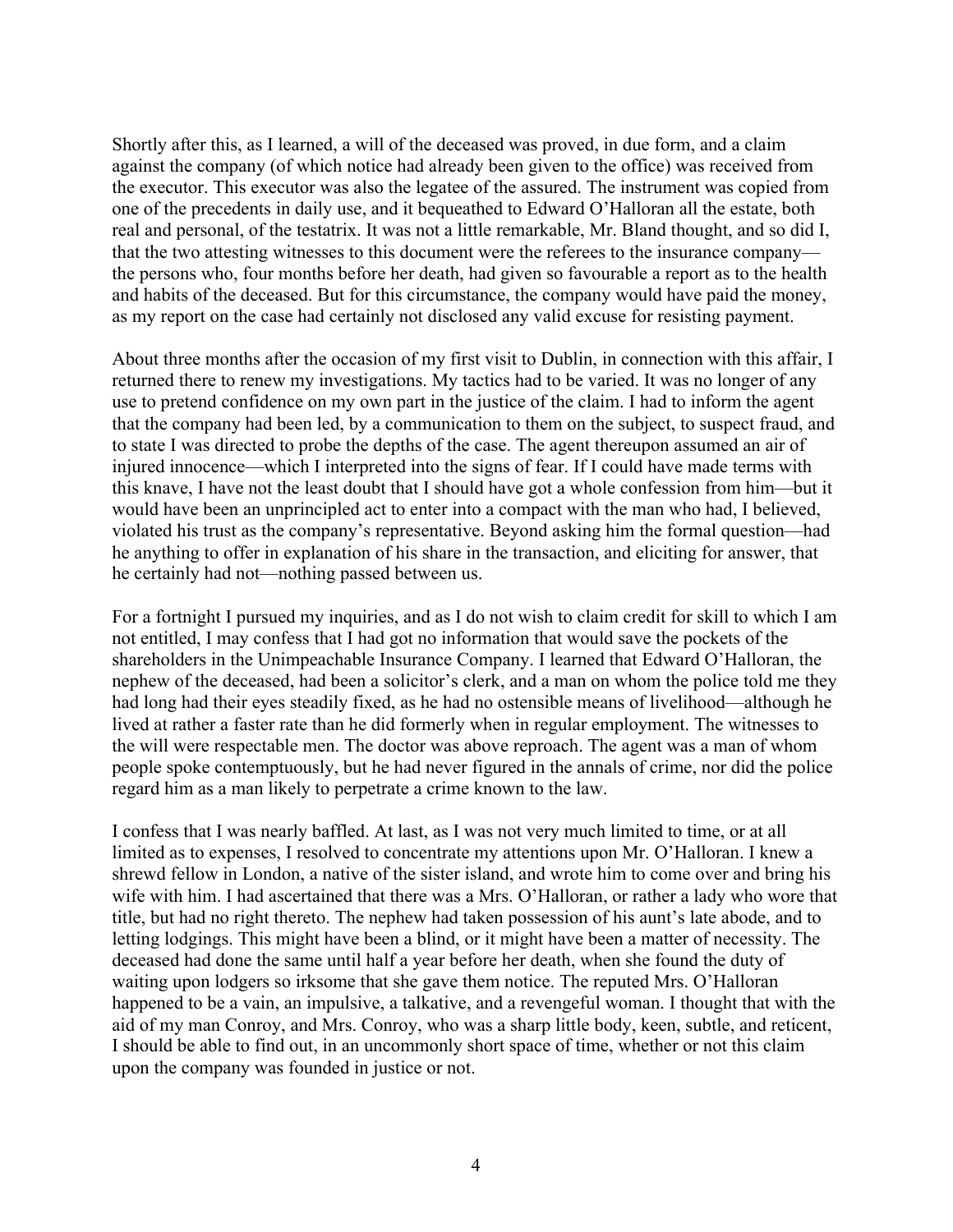Conroy and his wife came over immediately, and I withdrew from Dublin, as arranged. My absence was remarked. O'Halloran, and others, thought they had quite defeated me, and were jubilant, perhaps I might say, indiscreet. A lawyer, named O'Kavanagh who had been employed to prosecute the claim, wrote in terms of warm indignation to the Unimpeachable Office, complaining of the unjust and groundless suspicion of his client, and threatening, in consequence, that if the whole amount of £3,000 were not paid on the exact day whereon the company had covenanted to pay it, he should, without delay, or further notice, bring his action to recover the money, and expose the shameful conduct of the office. This letter was handed over by Mr. Bland to Messrs. Oldboy, Pursy, and Twitchem, the company's solicitors, who curtly acknowledged its receipt, and said they should await his next communication on the subject. I thought it desirable to return to London, as I rather fancied that my presence in my office here would be notified to O'Halloran, and throw him farther off his guard.

On the arrival of Conroy and his wife at Dublin, they put up at a somewhat humble hostelry, where he gave it out that having saved a little money in a situation at Manchester, he intended to begin business in some small way in Dublin. To avoid expense, he thought it desirable to take private lodgings just while he was looking about him. Mine hostess had a son, a sleepy youth; would she let him just go about and show Conroy where he might look for the sort of lodgings he wanted, with a reasonable prospect of finding them? It was such a long time since he had been in Dublin before, that he had almost forgotten his native place.

She was very obliging, as anybody must have been, to such pleasant folks as Mr. and Mrs. Conroy. My shrewd man led the boy, while he pretended to be led by him, until they came to O'Halloran's house, where he found the apartments he wanted. They were, he thought, just the thing, but he cautiously declined to hire them, although they were not too fine; and sure, he was glad to say, the price, if Mrs. O'Halloran would just 'bate a shilling a week, would not be unreasonable at all. Mrs. Conroy was at the inn, and would come on directly and see the rooms. She did so. After a little fighting about price between the two ladies, they "split the difference." Mrs. O'Halloran bated sixpence a week in the rent, and the lodgings were entered upon that day.

Of course, Conroy and his wife (who had been a female searcher at a station house) took care to make themselves agreeable, and also to keep up their assumed character. The men, Conroy and O'Halloran, liked one another at once. Their worldly wisdom made them suitable companions, and if that had been his game the former might have wormed his way, by slow degrees, into the confidence of "my aunt's sole legatee." The wives, especially, became affectionate, and within narrow limits, reposed confidence in one another the first time they were left alone.

Mrs. Conroy saw enough of the latent weakness of her new friend to ask on this occasion if she might intrude so far as to request that her servant might fetch a dram of whiskey. Her Mike had virtues she enthusiastically extolled, but he was too particular in respect to a woman's drinking. Mrs. O'Halloran had no earthly objection to oblige her lodger in this respect. While the liquor was being obtained by the girl, Mrs. O'Halloran reciprocated confidence by a statement that her husband was not unreasonable in the matter of her drinking, and she had not, indeed, any special cause of complaint that she knew of—that is, that she was sure of—but she rather suspected that he had lately been flirting with some "creature."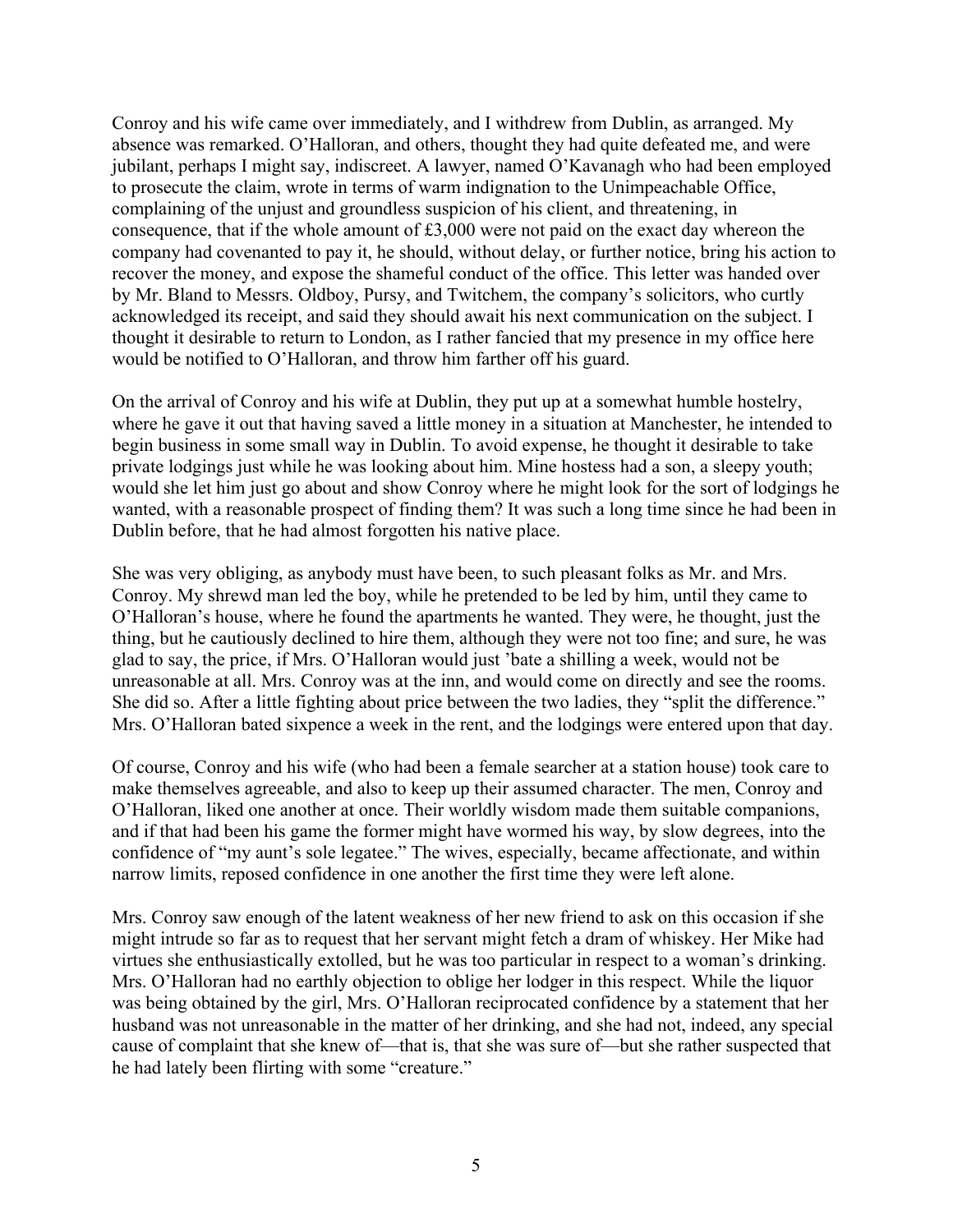Two salient traits in the character of Mr. O'Halloran had now been ascertained. Conroy wrote me word that he should directly "cut in straight," and I saw that whiskey and jealousy were the instruments he intended to employ.

The real mission or the Conroys was never suspected. My withdrawal was set down to the account of discomfiture. O'Halloran and his associates, who made sure of getting the money, were, as I have said, indiscreet—Mr. Edward O'Halloran particularly so. His imagination saw £3,000 realised, and divisible in a small circle. He took his pleasure in all ways. Most unfortunate of all for him, his desires led him in direct collision with his female partner's greatest weakness—jealousy.

The reader will spare me the necessity of minutely describing the special occasion and circumstances which induced the lady known as Mrs. O'Holloran to decide on being revenged upon the villain O'Halloran—as she, I think, accurately styled him. It will be enough to say, in print, that she had witnessed with her own eyes what roused a thirst for vengeance, and that the whiskey bottle, instead of consoling her, only inflamed her passion. Mrs. Conroy worked up her friend's excitement to the point of frenzy, when the latter poured the story of her wrongs and O'Halloran's frauds (which his reputed wife said ought to transport him) into the ears of my clever female assistant.

Conroy was, as I have said, a shrewd fellow. He believed the drunken shrew's story; and, in order to fix her as an ally, he now thought it desirable to work upon her own selfish fears. He told her who and what he really was, and threatened to hand her over to the police at once, unless she turned approver—a course she therefore took, after a slight show of reluctance. Upon this he promised her a pardon, and took down the narrative of the fraud.

The scheme was bold, audacious, and wonderfully perfect, but it was very simple. O'Halloran was not an old hand at fraud, but a crafty and reckless man, won over the old-established, although broken-down house agent, and a needy fashionable doctor, to his scheme; then he enlisted his aunt in it. The referees and witnesses to the will were innocent parties, and there was, after all, nothing in the coincidence which I and Mr. Bland attached so much importance to. The plan of the conspiracy was that McGrath should get appointed agent to the insurance company; that he should get the doctor appointed medical adviser for the company, so that no other medical man in Dublin should frustrate the plan, and that a woman who could establish, through referees, (not in the fraud) her perfect healthiness, should be proposed for insurance. This was how the proposal for assurance, and its acceptance by the office, were arranged. That was comparatively easy. The next part was to kill the woman, or get her proven dead, by satisfactory evidence. That was also arranged by the genius of O'Halloran, and the aid of accomplices. Mrs. Fitzgerald, his aunt, took to her bed on an artificial attack of fever, which report alone scared away her many "friends." Our doctor attended her for a

few days. One night she, in fact, disappeared. Report was that she had died of typhus. She had indeed gone off to Liverpool, from whence she sailed, or rather steamed away to America. Another body had been lain in her bed; it was that of a woman of about her own age, bulk, and stature. How was this obtained? The doctor had learned that a woman aged about fifty-five, was dying of cancer, under the hands of a charity doctor in the city. Mrs. Fitzgerald took to her bed, as the old pauper was ascertained to be, beyond all doubt, near her end. She luckily died, or